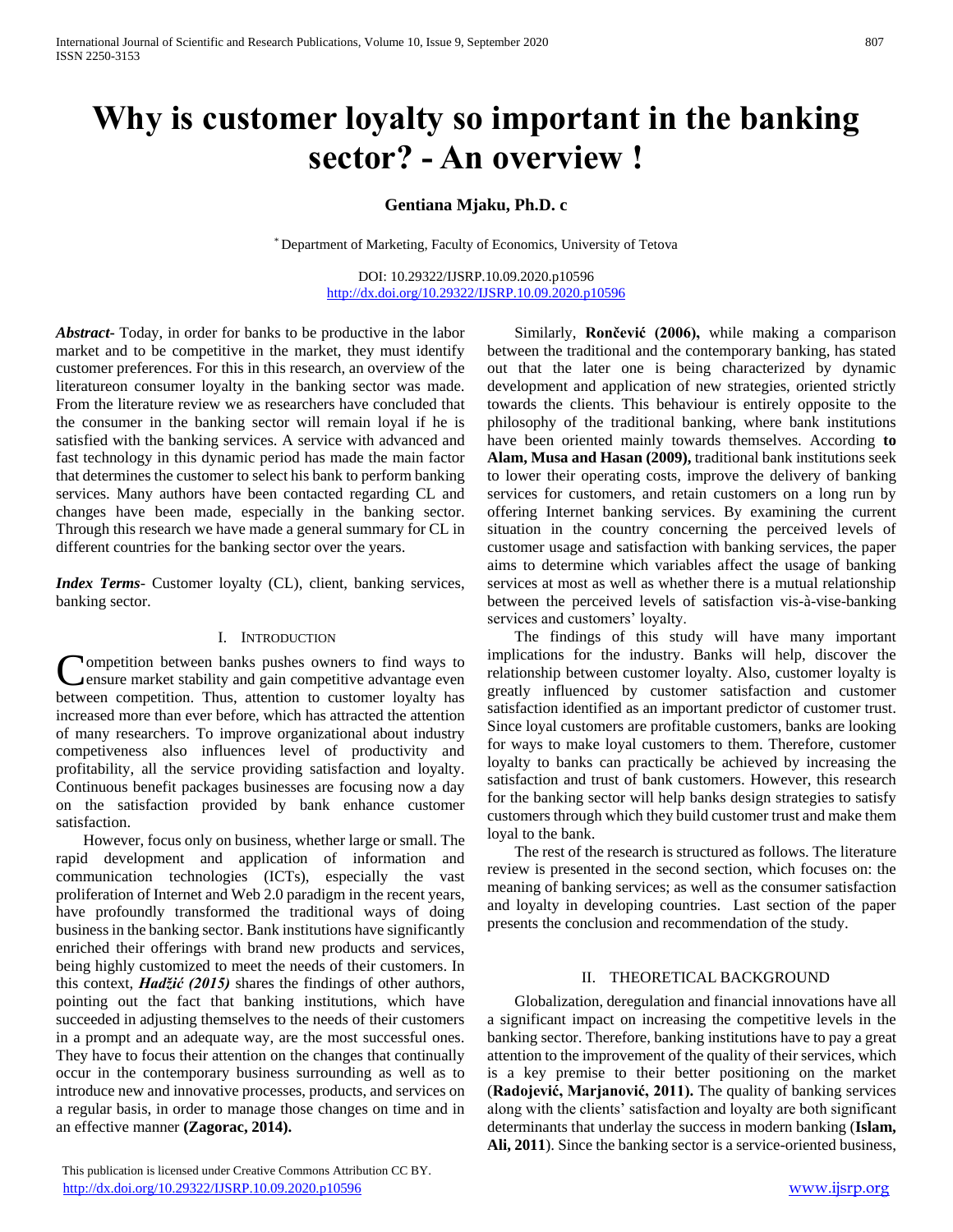the appliance of contemporary technologies is necessary to improve the quality of services (**Karim, Chowdhury, 2014).** One of the most evident results that arise from the direct appliance of the ICTs in banking sector is the development and proliferation of e-banking. There is a plethora of definitions about what actually means the term 'e-banking'.

 To name a few, **Srivastava (2007)** defines e-banking as a system which allows the customers to access their banking accounts and get information about banking products and services over the Internet. According to **Suki (2010),** among the most prominent primary factors are the perceived perception, complexity, and hedonic-oriented features of banks' Internet webpages. In addition, the results of a study conducted by **Kumbhar (2011)** vis-à-vis the most important factors affecting customers' satisfaction in e-banking are as follows: brand perception, perceived value, cost effectiveness, easiness of usage, and convenience. Moreover, Australian banks that provide userfriendly interface, website reliability, transactional capabilities, and activities that foster customers' education about online risks are more successful in the area of e-banking **(Poder, 2005).**  Namely, it is a great opportunity for them to standardize the delivery of their services to customers, as well as to increase their profitability by reducing the services' processing costs. At the same time, it significantly increases the chances of attracting more clients.

## *A. Costumer Loyalty*

 The concept of loyalty first appeared in the 1940s. In its infancy, this concept was introduced as, "brand preference" which was later mentioned as loyalty to stay and "market share", which was later mentioned. as loyalty of conduct. Nearly 30 years after loyalty first appeared in academic literature scholars **(Day, 1969)**  proposed that loyalty could be more complex and that it could involve a loyalty of attitude and behavior.

 Customer loyalty is the attitude and behavior of the customer to limit satisfaction with the product or service. Customer loyalty has an official to do it in gaining competitive advantage Among firms for more under a competitive and dynamic opportunity. Customer loyalty is difficult to define. In general, there are three distinctive approaches to measure loyalty:

- $\triangleleft$  behavioral measurements;
- attitudinal measurement;
- and composite measurements.

 In coordination with **(Peiguss, 2012)** it states that: "Customer loyalty is defined as the willingness of any particular customer to purchase the company's goods or services over those competitors available in the market." Whereas according to **(Singh, Khan, 2012)** it says that: The client gains trust as a result of good experiences from the past and for this the client again comes and performs banking services in the bank that is satisfied. According to the authors **Ghavami & Olyaei, (2006) and Zikmund, (2002)** the loyalty of the clientele is influenced not only by the price of the service but also by the emotional connection that the client creates and the trust in that bank, etc**.**

 According to **(Segoro, 2013),** the customer's loyalty is explained in three cases:

- first, the steadfastness appeared through the client's conduct with repetitive purchasing;
- \* second, the loyalty shown through the customer's attitude about the company (this factor includes

preference and commitment to the brand and advising it to the others)

• and third, a composition of the customer's behavior and his attitude about the company.

 In general, customer satisfaction with a company's services is considered the key to a company's long-term success and competitiveness. Customer satisfaction is the determining factor that keeps the company in its clientele.

 But on the other hand the author like **Peiguss, (2012)** emphasized that pleasure is not the determining factor in the attitude of the client in the enterprise. He says in his research that if a customer leaves satisfied with the banking service it does not mean that 100% safe will come back to your bank. According to the author, customer satisfaction is short-term. **Singh & Khan (2012)** conclude that fast service, reasonable prices affect longterm customer loyalty and thus long-term profitability. With the understanding of the behavior of the customers and satisfying them provides the benefit to the business in the long term. It is thought that establishing good relationships with customers by providing better services will build customer loyalty. This will affect the long-term profit of the business and will be more competitive in the market. According to **Agchi & Xingbo (2011)** the loyalty of the clientele is also influenced by the location of the bank or the different distance of banking services. **Omar et al. (2009),** emphasized that marketing utilization affects customer loyalty. According to the author in question, marketing tools do not allow to forget in the customer's memory the good service for a certain period of time.

 Also **East et al. (2005),** the authors argue from the findings of the study that in three areas should contribute to increase client reliability such as: Good behavior, continuous communication by keeping the clientele informed of the latest changes, and prompt service. Also, according to the author **Kumar & Medha (2013)** in CL many influential factors among them are:



*Figure 1Customer Loyalty Formation. Source:https://www.researchgate.net/publication/269829674\_Th e\_Antecedents\_of\_Customer\_Loyalty\_An\_Empirical\_Investigatio n\_in\_Life\_Insurance\_Context/figures?lo=1*

 **Deighton (2000)** tended to that data innovation empowers firms to rehearse singular level promoting which help the wide spread of faithfulness programs into a few businesses, for example, gaming, budgetary administrations, and retailing. So as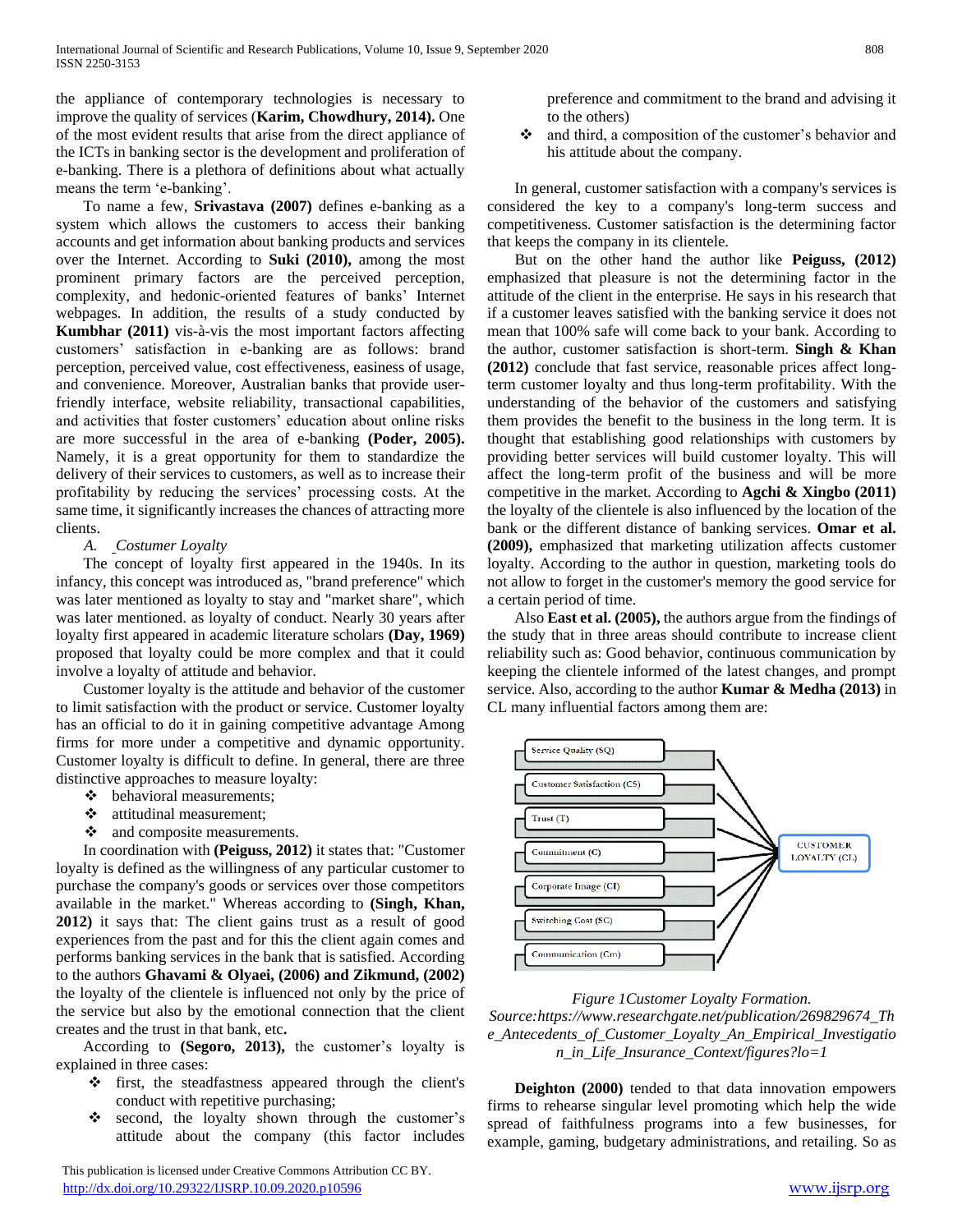to research the conditions under which a reliability rewards program will positively affect client assessments, conduct, and rehash buy expectations.

 **Henning & Klee, (1997),** focused at the customer satisfaction with a company's product or services as it is the key to company's success and long-term competitiveness. The author considered customer satisfaction a central determinant of customer retention. The overall purpose of this study is to develop a conceptual foundation for investigating the customer retention process, with the use of the concepts of customer satisfaction and relationship quality. The study has a critical examination of the satisfactionretention relationship, and the development of a comprehensive view of the customer's quality perception. **Dowling and Uncles (1997),** explained that there are three primary lessons from the research they did." First, a major reason for launching of many customer loyalty programs is competition. Second, if a loyalty program does not support the product or service value proposition, it might be justified in attracting more distributors to deal with the product. Third, brand loyalty is more likely to come from the market". On the other hand, we have **Singh & Imran (2012)** estimate that on average online retailers lose 25% of their clientele. The authors also point out that if different policies are followed to retain the clientele, it would increase the firm's profit by 25%.

 Today, various techniques are used to measure customer satisfaction in banking services. Moreover, recommendations or oral communication are also important tools to determine customer satisfaction. Good experience with banking services makes the client evaluate the bank. Basically, customers who have good experience will encourage others to perform banking services in that bank. Customer loyalty is also sometimes described as repeated purchases by the same trader over a period of time. And in conclusion customer loyalty is the main objective of measuring customer satisfaction.

## III. CONCLUSIONS AND RECOMMENDITIONS

 In addition to the high level of competition in the banking sector, banks decide to increase and further offer its portfolio with new products and services, to advance them existing so that you have the opportunity to use and currently use. Moreover, to this day, it is essential for banks to use marketing segment strategies through direct communication with current and potential customers. For more services and its advantage over the competition in the best business case, it is possible for banks to become innovative, creative and identify more with other tire customers. Taking care of this, only they can want to earn more compared to the tire competition and offer a higher quality product and service that you will be more likely to want and want to change from customers. This study was created to look at the findings of different authors and at different times and regions what affects customer loyalty. From various researches we have come to the conclusion that many factors affect the loyalty of the clientele.

 It is important to note that for any service industry, customer satisfaction is very important to the success of the business entity because it influences the choice and the decision of the customers to return to the same services. Companies need to retain existing customers by effectively meeting their needs in order for existing customers to become loyal. Hence, through providing good

 This publication is licensed under Creative Commons Attribution CC BY. <http://dx.doi.org/10.29322/IJSRP.10.09.2020.p10596> [www.ijsrp.org](http://ijsrp.org/)

services, the perception of customer can be changed positively towards revisit intention and once the positive perception has been developed, the loyalty can be seen more effective and definitely it would effect on customer return intention. When the client shares a positive experience is the key to success for their loyalty. Some of these general recommendations are:

- 1. Management policies should focus on continuously improving their services in line with clientele preferences.
- 2. The services provided should be divided according to age, educational level, cultural level and if necessary the staff should hold additional training.
- 3. The employees of the bank should support the working staff, give the right support because in this way the needs and desires of the clients are understood.
- 4. In order to attract new clients, the bank must sometimes provide free services as part of its policy.

 Since this research has some limitations, it is useful to conduct future studies that deal with the impact of certain factors that affect client loyalty. Banks should provide and continuously improve their quality of services to suitably meet the need of customers for satisfaction that could result in loyalty.

#### **REFERENCES**

- [1] Agchi, R., &Xingbo , L, (2011), Illusionary Progress in Loyalty Programs: Magnitudes, Reward Distances, and Step-Size Ambiguity. Journal of Consumer Research, Vol. 37 February 2011, P 184-179
- [2] Day, G. S. (1969). A two-dimensional concept of brand loyalty. Journal of Advertising Research, 9(3), 29-35.
- [3] Deighton, John (2000), "Frequency Programs in Service Industries," in Handbook of Services Marketing and Management.
- [4] Dowling Grahame R. & Uncles Mark, (1997), "Do customer loyalty programs really really work?" http://sloan.mit.edu/?content\_type=research=feature.
- [5] East Robert, Philip Gendall, Kathy Hammond & Wendy Lomax, ( 2005), "Consumer Loyalty: Singular, Additive or Interactive?". Australasian Marketing Journal 13 (2), p 10-26.
- [6] GhavamiArezu & OlyaeiAlireza, (2006), "The Impact of CRM on Customer Retention", A Master's Thesis. Lulea University of Technology, Department of Business and Social Sciences
- [7] Henning-Thurau Thorston , Klee Alexander , (1997), "The impact of customer satisfaction and relationship quality on customer retention: A critical reassessment and model development". Psychology & Marketing, Vol. 14(8): 737-764;
- [8] Islam, S., Ali, B. (2011). Measuring Service Quality of Banks: An Empirical Study. Research Journal of Finance and Accounting, Vol. 2, No. 4, pp. 74- 85.
- [9] Kannan P. K. & Bramlett Matthew D. (2000) "Implications of Loyalty Program Membership and Service Experiences for Customer Retention and Value", Journal of the Academy of Marketing Science. Volume 28, No. 1, pages 95-108.
- [10] Karim, R., Chowdhury, T. (2014). Customer satisfaction on service quality in private commercial banking sector in Bangladesh. British Journal of Marketing Studies, Vol. 2, No. 2, pp. 1-11.
- [11] Kendal Peiguss (2012), "7 Customer Loyalty Programs That Actually Add Value", http://blog.hubspot.com/blog/tabid/6307/bid/31990/7-Customer-Loyalty.
- [12] Kopalle, Praveen &Neslin Scott A. (2003), "The Economic Viability of Frequency Reward Programs in a Strategic Competitive Environment," Review of Marketing Science, www.bepress.com/romsjournal/ vol1/iss1/art1].